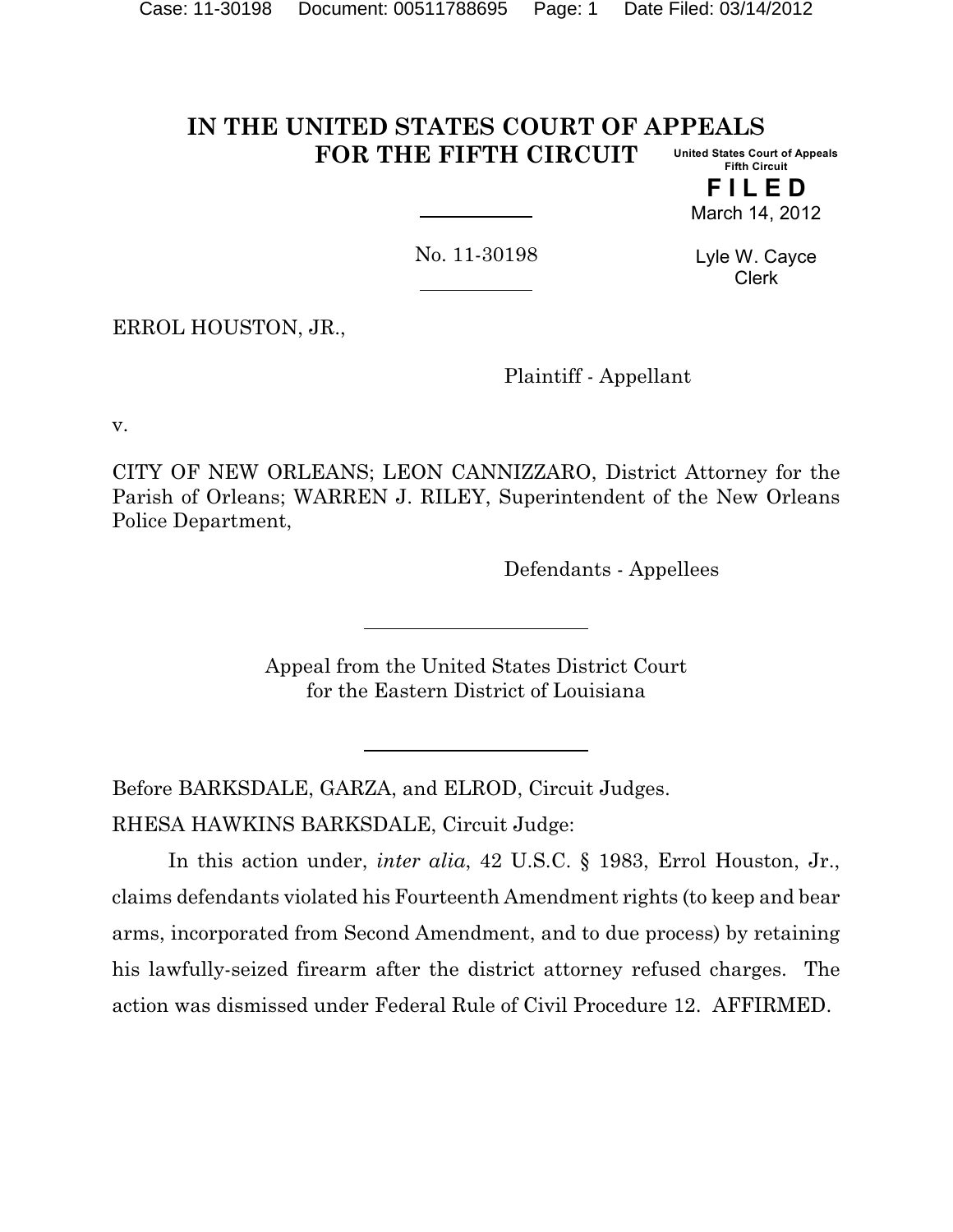I.

As noted, dismissal was under Rule 12, as also discussed *infra*. Accordingly, the facts that follow are from the allegations in Houston's complaint.

Houston was arrested by New Orleans police officers on 5 July 2008. Pursuant to that arrest, Houston's firearm, a Glock 22 .40-caliber pistol, was seized. Approximately a month later, the district attorney entered *nolle prosequi* (abandonment of prosecution) on the charges against Houston.

Almost a year after his arrest, and following his requests for the return of his firearm being denied by the district attorney's office and the police department, Houston filed this action on 2 July 2009, claiming, *inter alia*, violations of the right to keep and bear arms and of due process, and seeking primarily the return of his firearm. Houston alleged he had been informed that the new district attorney had implemented a policy of not returning firearms seized during arrests.

Just over a month later, Houston again was arrested by New Orleans police officers. He was informed that a warrant for his arrest, on the charge of illegal possession of a firearm, had issued at the request of the new district attorney on 5 July, three days after this action was filed. That charge was also "nolle prossed". In an amended complaint, Houston added claims for retaliation and unlawful arrest.

Regarding the district attorney, Houston's right-to-keep-and-bear-arms and due-process claims were dismissed under Rule 12(b)(6) (failure to state claim). Subsequently, those claims against New Orleans and a former police superintendent were also dismissed, under Rule 12(c) (judgment on pleadings).

In so ruling regarding the Second Amendment and the district attorney, the district court concluded retention of the firearm was "reasonable . . . because firearms are needed as evidence in instituting criminal prosecution" and,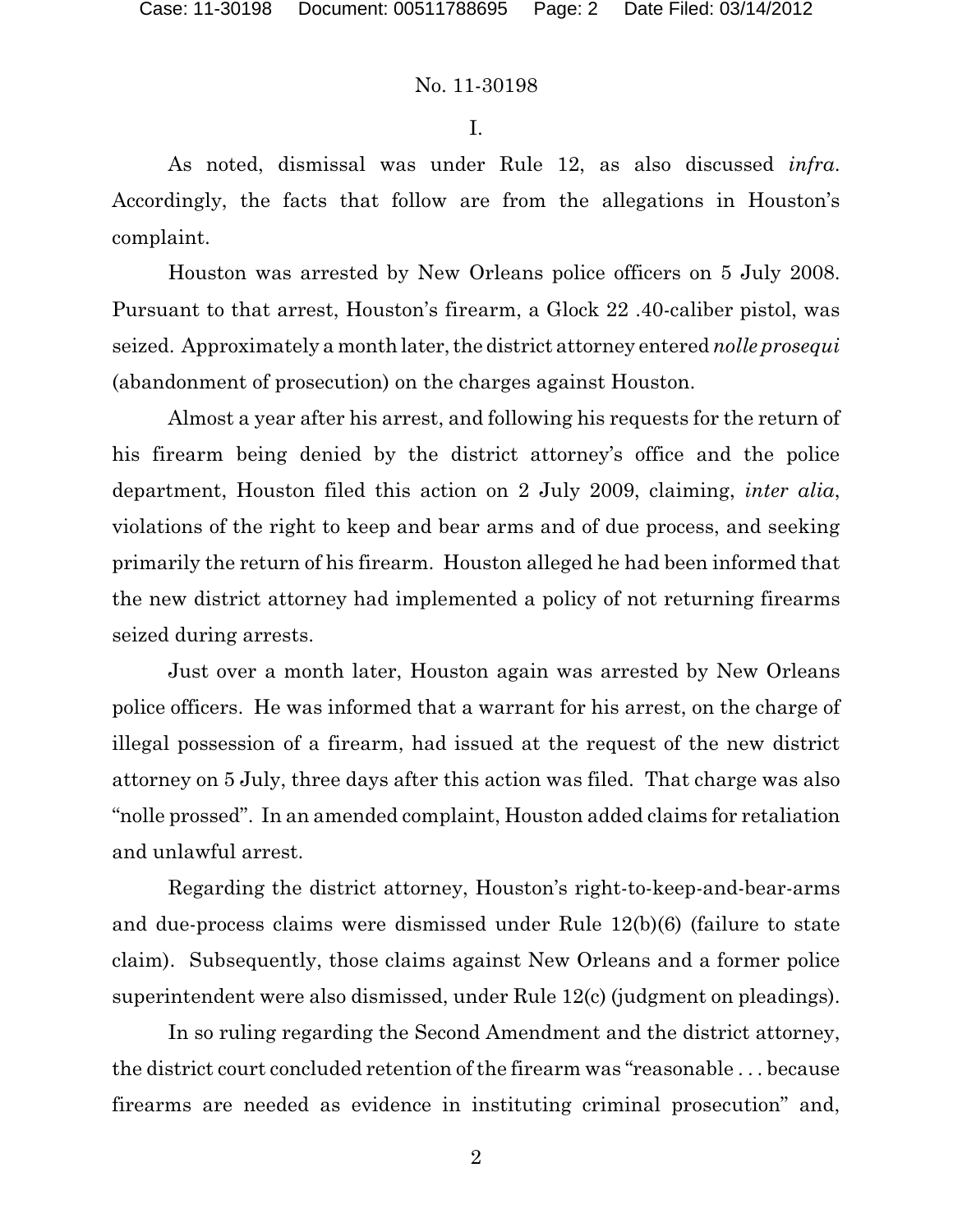"[f]urthermore", that "[Houston] does not have a Second Amendment right to the particular firearm seized". Order and Reasons, at 7 (20 Sept. 2010). In its subsequent dismissal of that Second Amendment claim against New Orleans and the former police superintendent, the court further ruled: "law enforcement has a compelling interest in seizing weapons pursuant to a lawful arrest and as evidence of crimes"; and, "law enforcement narrowly tailors such seizures to those firearms involved in crimes and those firearms in possession of arrestees". Order and Reasons, at 9 (10 Dec. 2010).

For the due-process claim, the court ruled the firearm's retention did not violate due process because, *inter alia*: the firearm was "not a basic necessity of life"; defendants had an important interest in preserving evidence; and, Houston had not alleged he had exhausted state-law remedies, such as a contradictory motion (motion the non-moving party is likely, or should have the opportunity, to contest) for return of his firearm. Order and Reasons, at 9-10 (20 Sept. 2010); Order and Reasons, at 9 (10 Dec. 2010).

# II.

In district court, following the dismissal of his Second Amendment and due-process claims, Houston dismissed voluntarily his retaliation and unlawfularrest claims. At issue are only those concerning the Second Amendment and due process.

Although both district court decisions noted factual allegations contained not in the complaint, but in the parties' memoranda for the motions, "matters outside the pleadings [were not] presented to . . . the court". Fed. R. Civ. P. 12(d). And, consistent with that, both decisions stated the issue as "whether [Houston] has *alleged sufficient facts* to show that Defendants deprived [him] of his constitutional rights". (Emphasis added.) For these and other reasons, the decisions were Rule 12 dismissals, not Rule 56 summary judgments.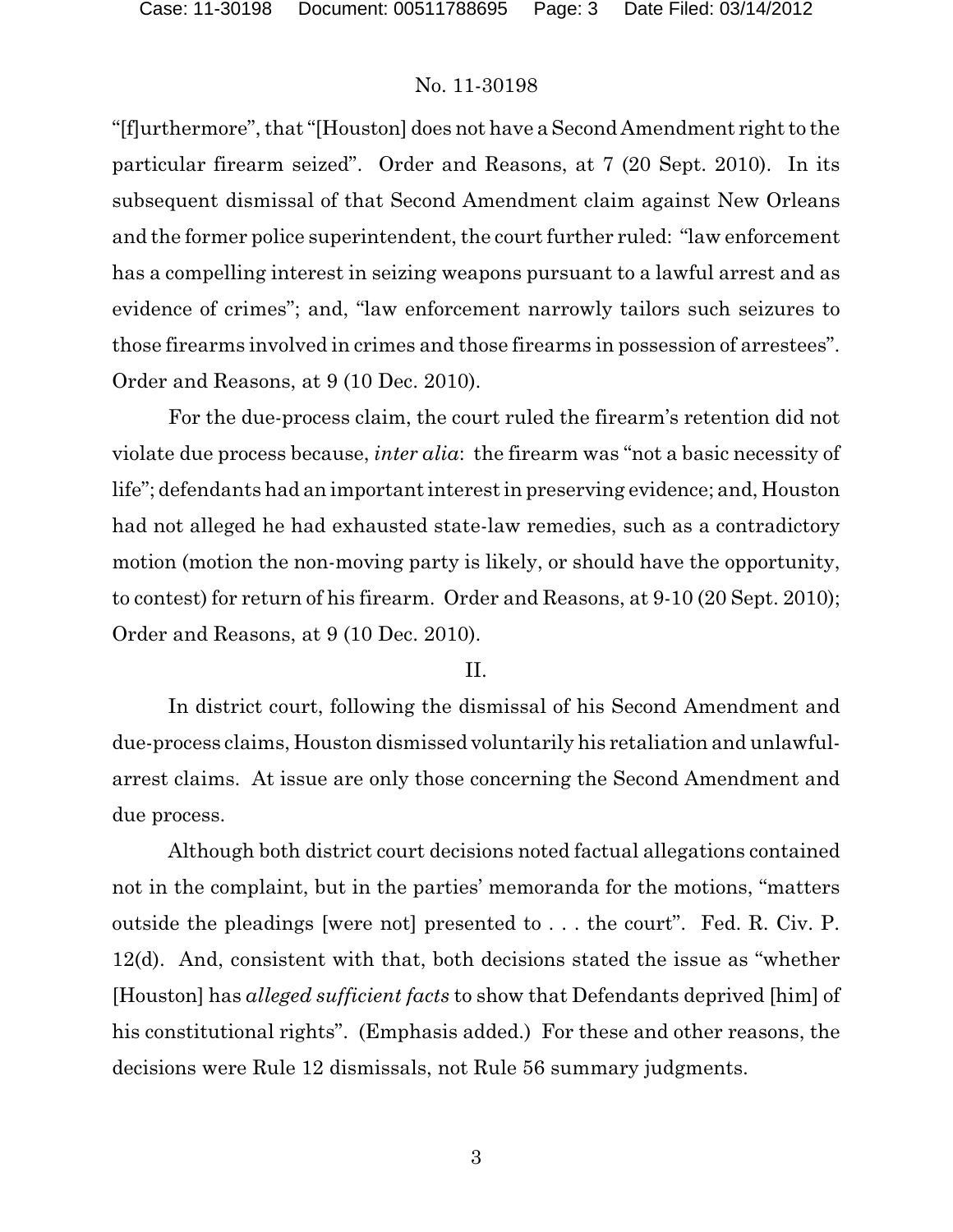Rule 12(b)(6) and 12(c) dismissals are reviewed *de novo*. *E.g.*, *Jebaco, Inc. v. Harrah's Operating Co.*, 587 F.3d 314, 318 (5th Cir. 2009). All well-pleaded facts are accepted as true and viewed in the light most favorable to Houston. *E.g.*, *Randall D. Wolcott, M.D., P.A. v. Sebelius*, 635 F.3d 757, 763 (5th Cir. 2011). Viewing the facts, as pleaded, in that light, a motion to dismiss for failure to state a claim or for judgment on the pleadings should not be granted if the complaint provides "enough facts to state a claim to relief that is plausible on its face". *Jebaco, Inc.*, 587 F.3d at 318 (quoting *Bell Atl. Corp. v. Twombly*, 550 U.S. 544, 570 (2007)).

# A.

The Second Amendment provides for "the right of the people to keep and bear Arms". U.S. Const. amend. II. That right belongs to the individual, and "central" to it is the "core lawful purpose of self-defense". *District of Columbia v. Heller*, 554 U.S. 570, 628-30 (2008). The Amendment is "fully applicable to the States" through the Fourteenth Amendment because the right to keep and bear arms is "fundamental to our scheme of ordered liberty". *McDonald v. City of Chicago*, 130 S. Ct. 3020, 3026, 3036 (2010) (emphasis omitted).

Houston urges strict-scrutiny review of defendants' alleged policy of retaining seized firearms. *See, e.g.*, *San Antonio Indep. Sch. Dist. v. Rodriguez*, 411 U.S. 1, 16 (1973) ("strict judicial scrutiny [has been found] appropriate in reviewing legislative judgments that interfere with fundamental constitutional rights"). Before reaching that level-of-review question, however, whether the Second Amendment encompasses the claimed right must be decided. *Heller v. District of Columbia*, No. 10-7036, 2011 WL 4551558, at \*5 (D.C. Cir. 4 Oct. 2011); *Ezell v. City of Chicago*, 651 F.3d 684, 701-02 (7th Cir. 2011); *United States v. Chester*, 628 F.3d 673, 680 (4th Cir. 2010); *United States v. Reese*, 627 F.3d 792, 800-01 (10th Cir. 2010); *United States v. Marzzarella*, 614 F.3d 85, 89 (3d Cir. 2010). *But see Nordyke v. King*, 644 F.3d 776, 783 (9th Cir. 2011) ("The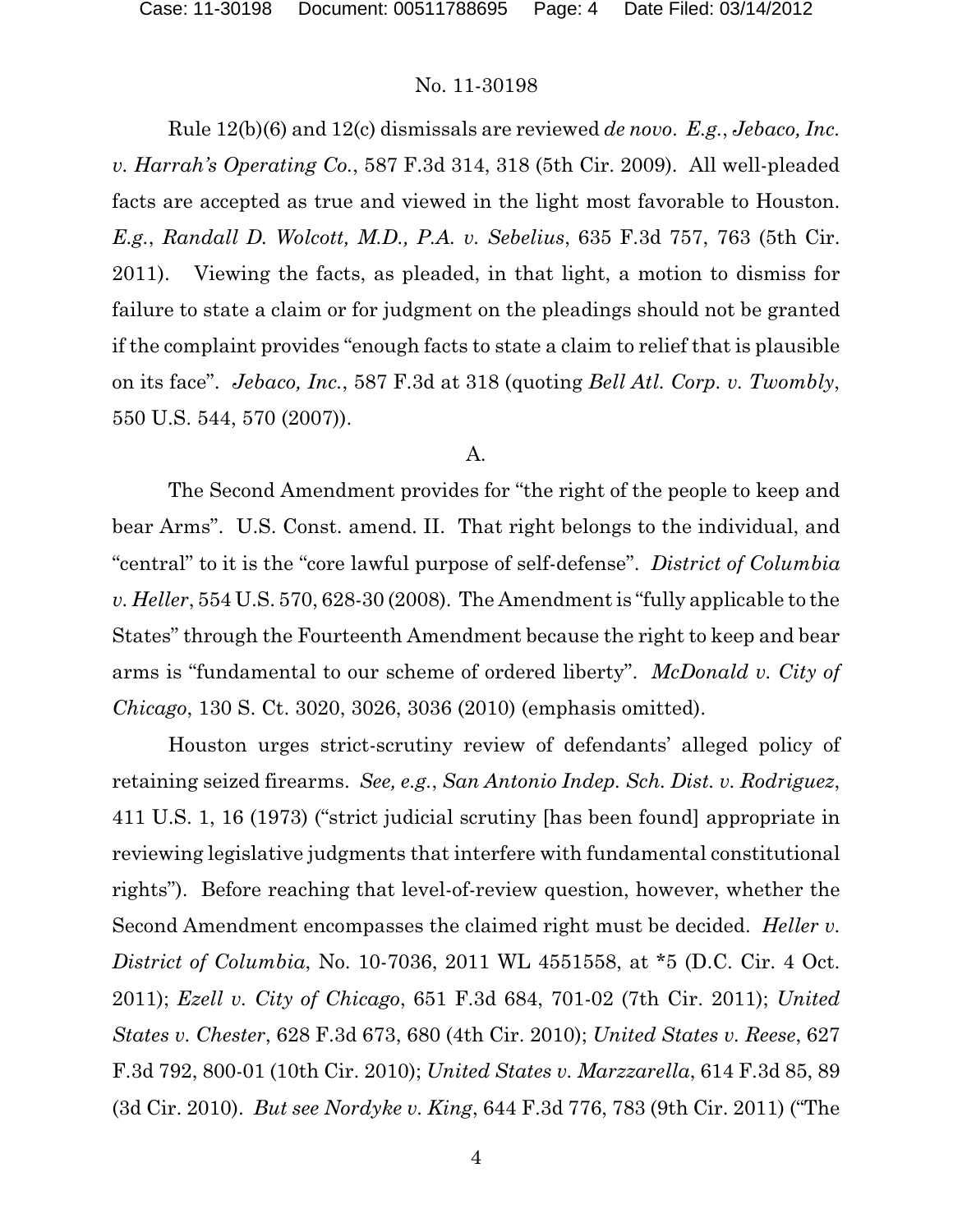Supreme Court's reasoning in *Heller* and *McDonald* suggests that heightened scrutiny does not apply unless a regulation *substantially* burdens the right to keep and to bear arms for self-defense." (emphasis added)). Put another way, if defendants' alleged evidence-retention policy does not "impose[] a burden on conduct falling within the scope of the Second Amendment's guarantee", our inquiry is complete. *Marzzarella*, 614 F.3d at 89.

Just as some regulation of speech–*e.g.*, of obscenity and defamation–is "outside the reach" of the First Amendment, so, too, is some regulation of firearms outside the reach of the Second. *Ezell*, 651 F.3d at 702 (quoting *United States v. Stevens*, 130 S. Ct. 1577, 1584-85 (2010)). *See also Heller*, 554 U.S. at 626-27, 627 n.26 (noting "the right secured by the Second Amendment is not unlimited" and listing "presumptively lawful" regulations). The right protected by the Second Amendment is not a property-like right to a specific firearm, but rather a right to keep and bear arms for self-defense. *See Heller*, 554 U.S. at 628-30.

Houston has not alleged defendants prevented his "retaining or acquiring other firearms". *Walters v. Wolf*, 660 F.3d 307, 318 (8th Cir. 2011) (holding no Second Amendment violation when plaintiff's firearm was not returned after court dismissed criminal charge against him). Therefore, he has not stated a violation of his Second Amendment right to keep and bear arms.

### B.

The Due Process Clause of the Fourteenth Amendment provides: "[N]or shall any State deprive any person of life, liberty, or property, without due process of law". U.S. Const. amend. XIV, § 1. To state a due-process claim, Houston must allege: he has a property interest in the firearm; and, he has been deprived of that interest without due process of law. *E.g.*, *Gentilello v. Rege*, 627 F.3d 540, 542 (5th Cir. 2010). Property interests are "defined by existing rules or understandings that stem from an independent source such as state law". *Bd.*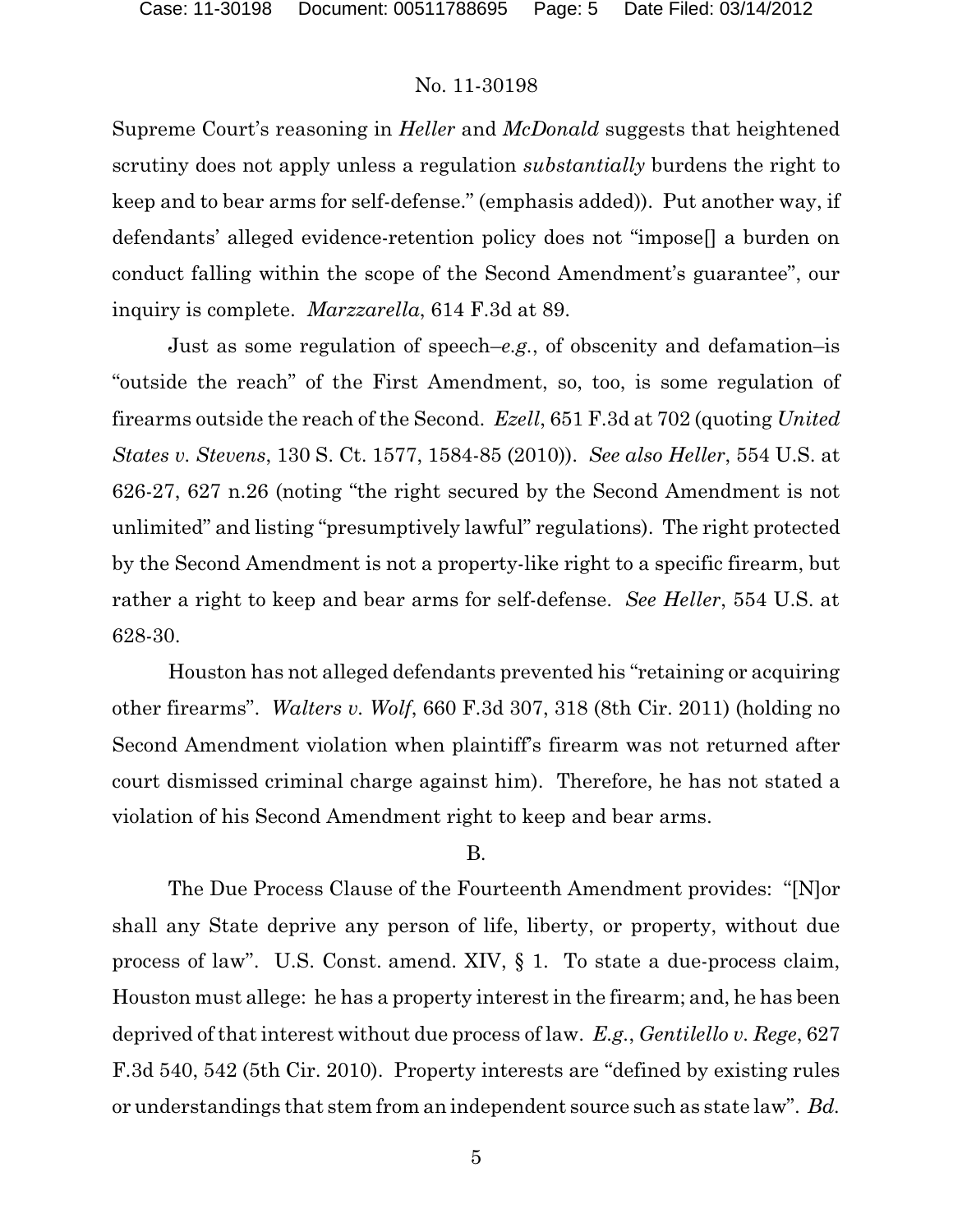*of Regents v. Roth*, 408 U.S. 564, 577 (1972). "Once it is determined that due process applies, the question remains what process is due." *Morrissey v. Brewer*, 408 U.S. 471, 481 (1972).

Determining "what process is due" generally requires consideration of: the private interest affected; the risk of erroneous deprivation and the probable value of additional or substitute procedures; and, the government interest, including the burden of additional or substitute procedures. *Mathews v. Eldridge*, 424 U.S. 319, 335 (1976). "The fundamental requirement of due process is the opportunity to be heard at a meaningful time and in a meaningful manner." *Id.* at 333 (internal quotation marks omitted).

Pursuant to accepting as true the well-pleaded fact in the complaint that Houston owns the seized firearm, he has alleged a deprivation of a property interest. Defendants maintain Houston did not allege that the deprivation has occurred without due process, however, because he did not allege he utilized the below-described procedure that could have afforded him a meaningful opportunity to be heard. Houston contends he nevertheless stated a due-process claim, without alleging he utilized that procedure, because, as a matter of law: the procedure was not available to him; or, in the alternative, due process required defendants to notify him of the procedure.

1.

Louisiana Revised Statutes § 15:41(C) provides, in relevant part: "Where the release of seized property is sought by a person claiming to be the owner, it shall be released only upon motion contradictorily with the clerk of court". Houston contends, as he did in district court, that the procedural remedy afforded by § 15:41 is unavailable where the seized property is a firearm. Houston maintains § 15:41 (disposition of *seized property*) is displaced by Louisiana Revised Statutes § 40:1798 (disposition of *seized firearms*), which applies to law enforcement, because the former is prefaced, "If there is a specific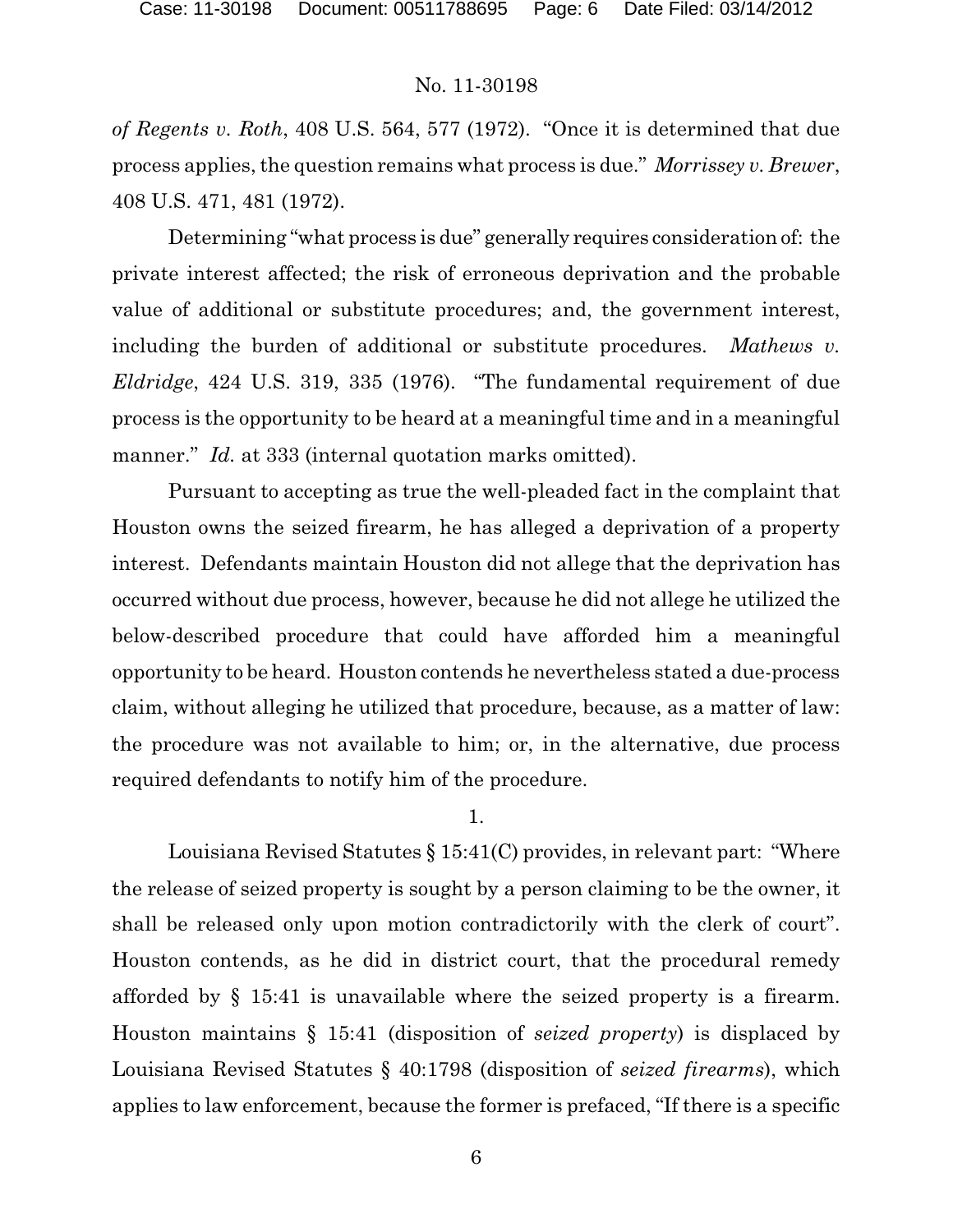statute concerning the disposition of the seized property, the property shall be disposed of in accordance with the provisions thereof". La. Rev. Stat. § 15:41(A). But the plain language of the mandate to law enforcement contained in §40:1798–which contains no procedural remedy for the owner of the seized property–does not preclude the remedy under § 15:41(C).

Instead, the better reading is that § 40:1798 displaces only § 15:41(B): "*If there is no such specific statute*, the following governs the disposition of property seized . . . ." La. Rev. Stat. §15:41(B) (emphasis added) (instructing property be returned, sold, transferred, or destroyed). *See also Foster v. Graves*, No. 09-0657- JJB-CN, 2010 WL 3724314 (M.D. La. 10 Aug. 2010) (Mag. J. Rep. & Rec.) (plaintiff sought return of seized firearms by § 15:41 motion), *adopted*, 2010 WL 3724195 (M.D. La. 16 Sept. 2010); *State v. Baynes*, 678 So. 2d 959 (La. Ct. App. 1996) (same), *overruled on other grounds by In re Matter Under Investigation*, 15 So. 3d 972 (La. 2009); *State v. Feeback*, 434 So. 2d 466 (La. Ct. App. 1983) (same).

#### 2.

In the alternative, Houston maintains: "[T]he Due Process clause requires that the [district attorney] advise Houston not only of his right to petition for recovery of his firearm, but also of the manner in which such petition may be submitted". For that proposition, Houston cites *Ford v. Turner*, 531 A.2d 233 (D.C. 1987), which held plaintiff, an administratrix seeking the return of her deceased sister's firearms, was not given "notice reasonably calculated, under all the circumstances, to apprise [her] of the pendency of the action and afford [her] an opportunity to present [her] objections". *Id.* at 236 (quoting *Mullane v. Cent. Hanover Bank & Trust Co.*, 339 U.S. 306, 314 (1950)). In *Ford*, the police did not notify plaintiff of the initial seizure. *Id.* at 237. Nor did the D.C. Code provide constructive notice of plaintiff's right to contest the seizure because there were numerous statutes, with varying provisions, applicable to seized property. *Id.*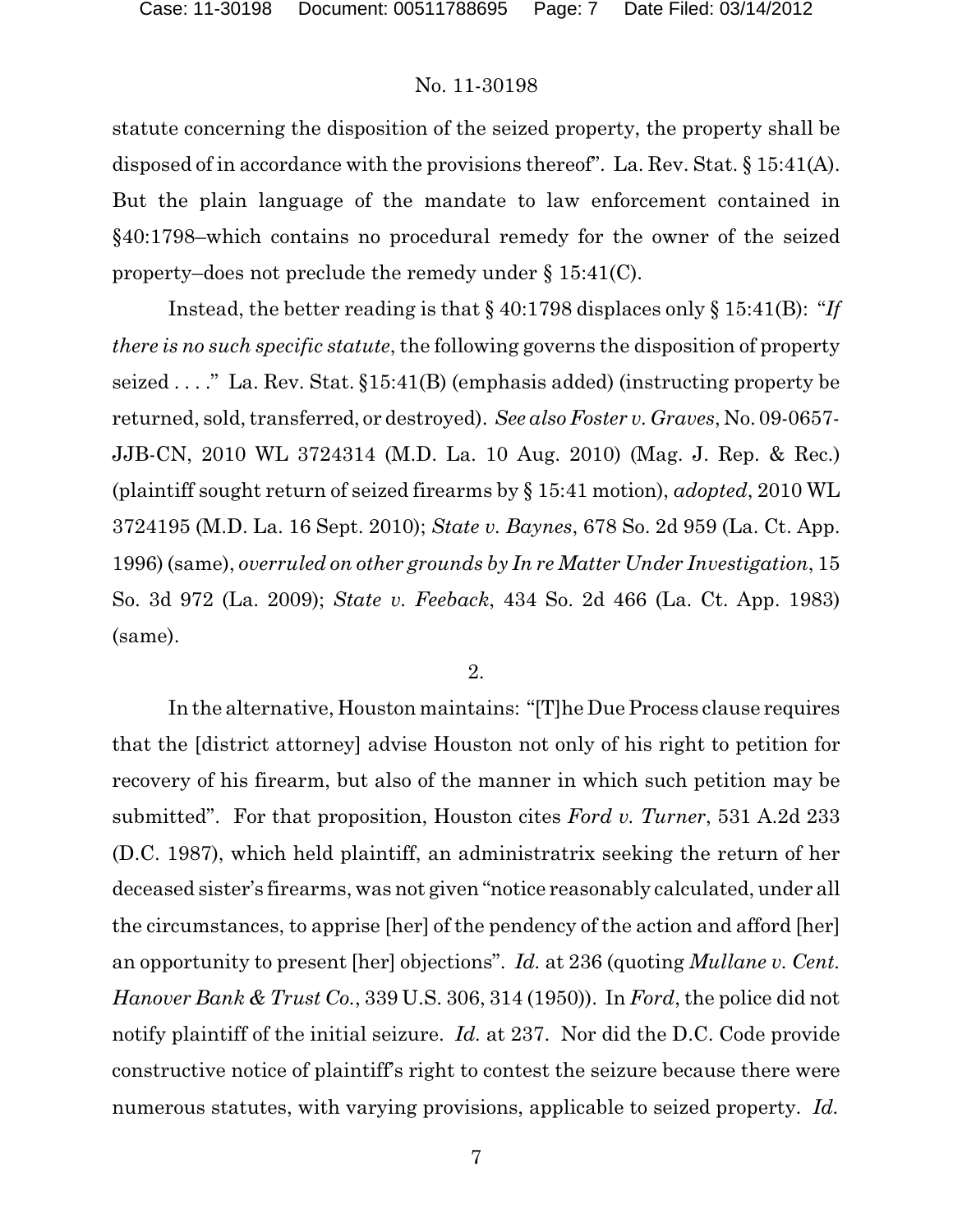In contrast, Houston obviously had notice of the seizure of his firearm and the reason(s) for its being seized. Beyond that, defendants were "under no constitutional obligation to provide notice to the plaintiff of [the means for seeking return of his property]". *Baird v. Holton*, No. 10-0451 (BAH), 2011 WL 3663753, at \*4 (D.D.C. 22 Aug. 2011) (holding due process did not require defendant, after criminal proceeding, to notify plaintiff of criminal procedure by which he could move for return of property). *See also Leyland v. Edwards*, 797 F. Supp. 2d 7 (D.D.C. 2011) (same). Similar to *Baird* and *Leyland*, 797 F. Supp. 2d at 11 n.5–where "the criminal proceeding in which Plaintiff was being prosecuted is governed by the Superior Court's Rules of Criminal Procedure [in the District of Columbia], and [D.C.] Rule 41(g) outlines the procedure by which seized items may be returned"–the provision outlining the procedural remedy available to Houston is found in the "Criminal Procedure" title and the "Code of Criminal Procedure Ancillaries" chapter of the Louisiana Revised Statutes. Moreover, the notes to the Rule of Criminal Procedure governing the disposition of seized property cross-reference § 15:41. La. Code Crim. Proc. Ann. art. 167 (West, Westlaw through 2011 Reg. Sess.).

The earlier-cited *Walters v. Wolf*, 660 F.3d 307 (8th Cir. 2011), recently decided a case similar to the one at hand. In *Walters*, plaintiff claimed a city in Missouri and its police chief violated, *inter alia*, due process by refusing his informal requests for his seized firearm after a state court dismissed the charge against him. *Id.* at 309-10. The Eighth Circuit agreed, reasoning: the *Mathews* analysis, described *supra*, usually requires "some kind of a hearing *before* the State deprives a person of liberty or property", *id.* at 312 (quoting *Zinermon v. Burch*, 494 U.S. 113, 127 (1990) (emphasis in original)); and, the "pivotal deprivation" was defendants' refusal to return the firearm after the charge was dismissed, *id.* at 315. The summary judgment for defendantswas vacated, based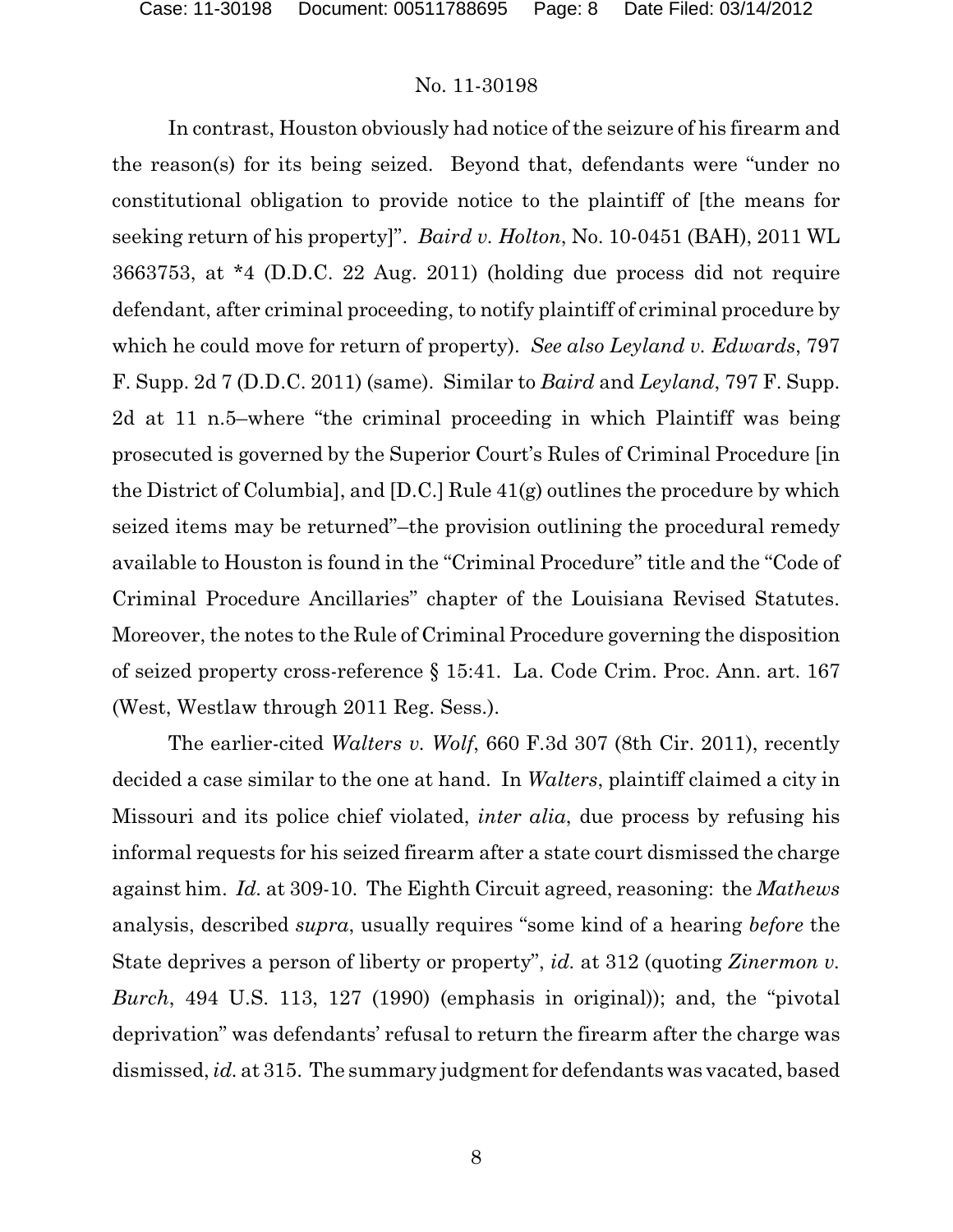on the court's holding: "[R]elegation to a post-hoc state tort action to address the deprivation is inherently insufficient". *Id.*

Unlike in Louisiana, the Missouri statute governing disposition of seized property does not afford a procedural remedy to owners of "weapons seized by an officer incident to an arrest". Mo. Rev. Stat. § 542.301.1(2). Rather, the only available remedy for the owner of a seized firearm is a separate action for replevin. *Lathon v. City of St. Louis*, 242 F.3d 841, 844 (8th Cir. 2001); *Elam v. Dawson*, 156 S.W.3d 807, 809 n.2 (Mo. Ct. App. 2005); *Castelli v. City of Bridgeton*, 792 S.W.2d 909, 910 (Mo. Ct. App. 1990). In Louisiana, on the other hand, the owner of a seized firearm may request its return simply by filing a contradictory motion in the criminal proceeding. La. Rev. Stat. § 15:41(C). *See also Matter Under Investigation*, 15 So. 3d at 984 ("a motion for return of property filed pursuant to La. R.S. 15:41 is part and parcel of a criminal proceeding").

As discussed, under Louisiana law, the proper remedy for seeking the return of seized property is to file a motion under § 15:41. *See Leyland*, 797 F. Supp. 2d at 10 ("the proper remedy for seeking the return of such property [in the District of Columbia] is to simply file a motion under Rule 41(g)"). Houston's complaint does not allege that he has done so; and, his justifications, as a matter of law, for not so alleging fail. Accordingly, he has not stated a due-process claim.

# III.

For the foregoing reasons, the judgment is AFFIRMED.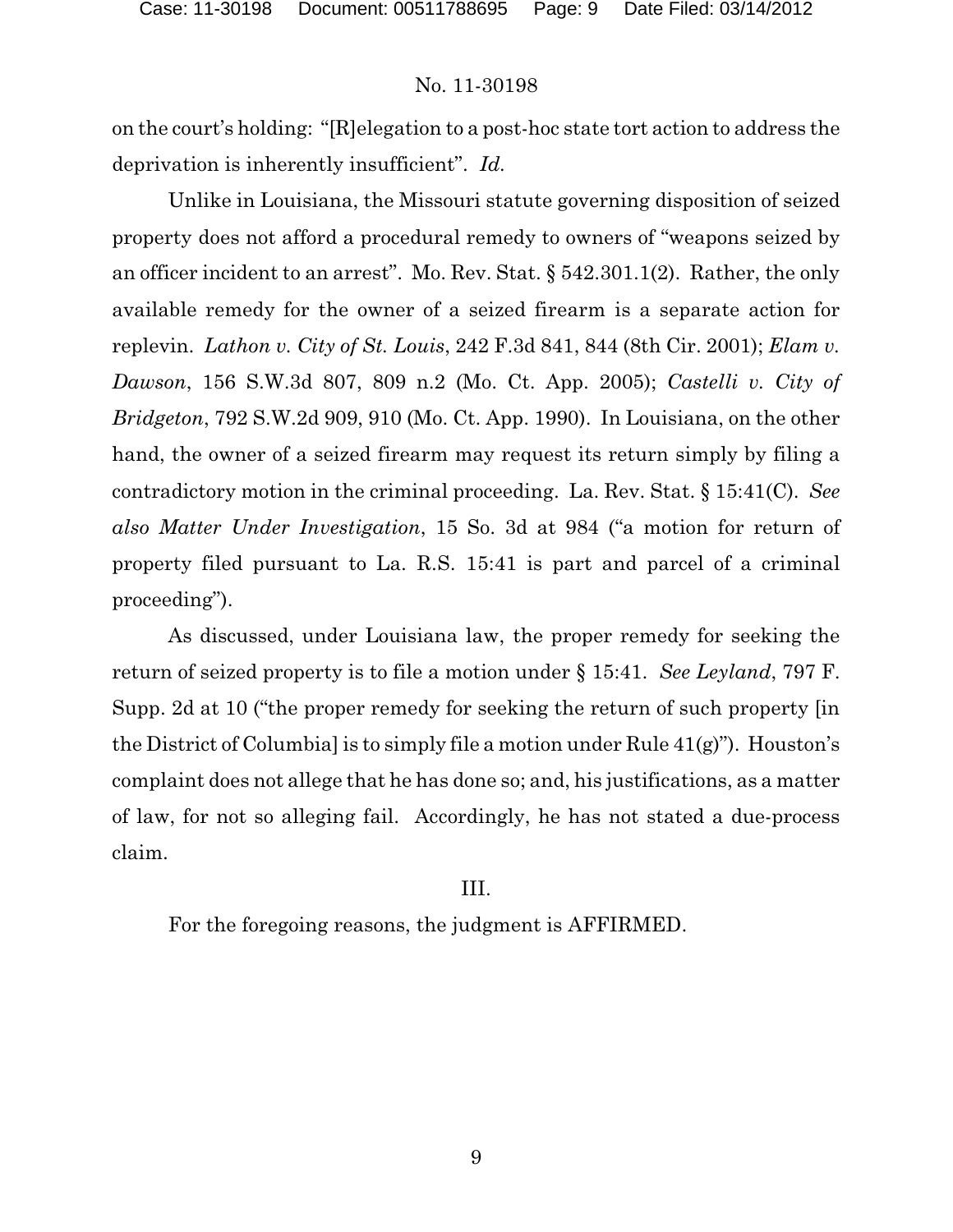JENNIFER WALKER ELROD, Circuit Judge, dissenting:

In holding that Houston's claim does not implicate the Second Amendment, the majority contravenes the Supreme Court's recent decisions in *District of Columbia v. Heller*, 554 U.S. 570 (2008), and *McDonald v. City of Chicago*, 130 S. Ct. 3020 (2010). As several of our sister circuits have recognized, *Heller* and *McDonald* dictate that the scope of the Second Amendment be defined solely by reference to its text, history, and tradition. Yet without textual exegesis or historical evidence, the majority concludes that Houston's claimed right to his firearm falls outside the scope of Second Amendment protection. In reaching this conclusion, it holds that the Second Amendment does not protect an individual's "property-like right to a specific firearm" unless the government has prevented him from "retaining or acquiring other firearms." This exception to the Second Amendment cannot be reconciled with *Heller* and *McDonald*.

Given my conclusion that Houston's claim implicates the Second Amendment, I must reach the question of what test courts should apply in evaluating Second Amendment claims, an open question in this circuit. In applying *Heller* and *McDonald*, most of our sister circuits have adopted a twostep approach to Second Amendment claims, step one of which is to determine whether the regulated activity falls within the scope of the Amendment—an exclusively textual and historical inquiry—and step two of which is to apply some level of heightened scrutiny (strict or intermediate) to regulations of Second Amendment-protected activity. Recently, however, Judge Kavanaugh of the D.C. Circuit has articulated an alternative approach, which dispenses with step two on the ground that *Heller* and *McDonald* rule out scrutiny analysis. In my view, unless and until the Supreme Court says differently, Judge Kavanaugh is correct that "*Heller* and *McDonald* leave little doubt that courts are to assess gun bans and regulations based on text, history, and tradition, not by a balancing test such as strict or intermediate scrutiny." *Heller*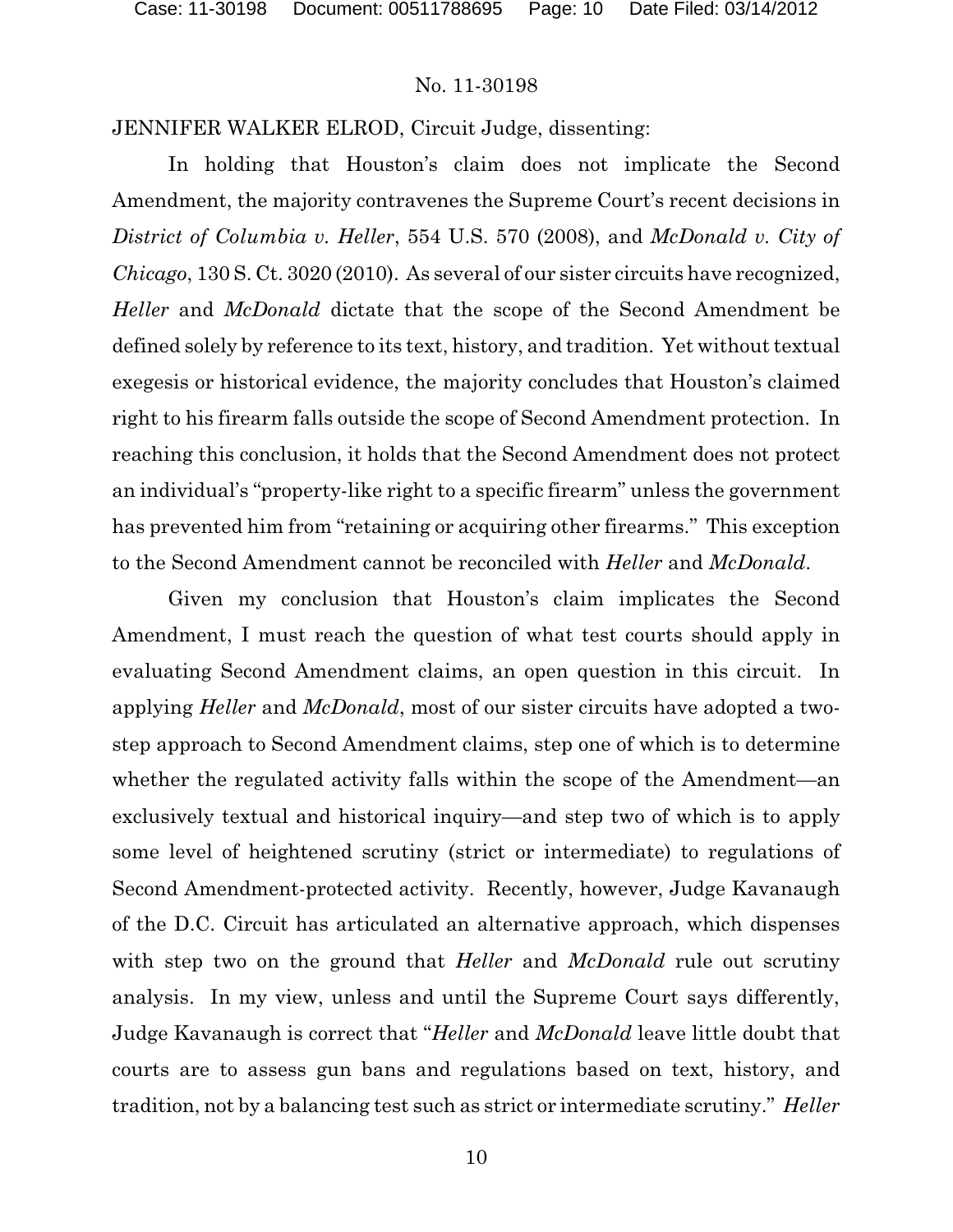*v. Dist. of Colum.*, — F.3d —, 2011 WL 4551558, at \*23 (D.C. Cir. Oct. 4, 2011) (Kavanaugh, J., dissenting). The parties have not addressed whether the district attorney's policy is sufficiently rooted in the Second Amendment's text, history, and tradition. I would remand for the district court to consider that question in the first instance.

I also disagree with the majority's procedural due process analysis. Without any discussion or citation to relevant authority, the majority imposes the novel requirement that a well-pleaded due process claim must include an allegation that the plaintiff has attempted to vindicate his interest through the available judicial remedy provided by the state—the very remedy that Houston challenges as constitutionally inadequate. I would adhere to settled procedural due process principles and hold that Houston has stated a due process claim. Louisiana's postdeprivation judicial remedy is inadequate because this case does not fall within the *Paratt v. Taylor* exception to the general rule that "the Constitution requires some kind of a hearing *before* the State deprives a person of liberty or property." *Zinermon v. Burch*, 494 U.S. 113, 127 (1990).

I.

*Heller* and *McDonald* make clear that courts may consider only the text and historical understanding of the Second Amendment when delimiting the Amendment's scope. The Supreme Court explained in *Heller* that it would require "an exhaustive historical analysis" to delineate "the full scope of the Second Amendment." 554 U.S. at 626. While declining that undertaking, the *Heller* Court identified as permissible several types of "longstanding" regulatory measures. *Id.* at 626–27. *Heller* then looked to "historical tradition" alone to reach its conclusion that the government may ban certain classes of "dangerous and unusual weapons." *Id.* at 627. Accordingly, the Court interpreted its prior decision in *United States v. Miller*, 307 U.S. 174 (1939), as establishing "only that the Second Amendment does not protect those weapons not typically possessed by law-abiding citizens for lawful purposes, such as short-barreled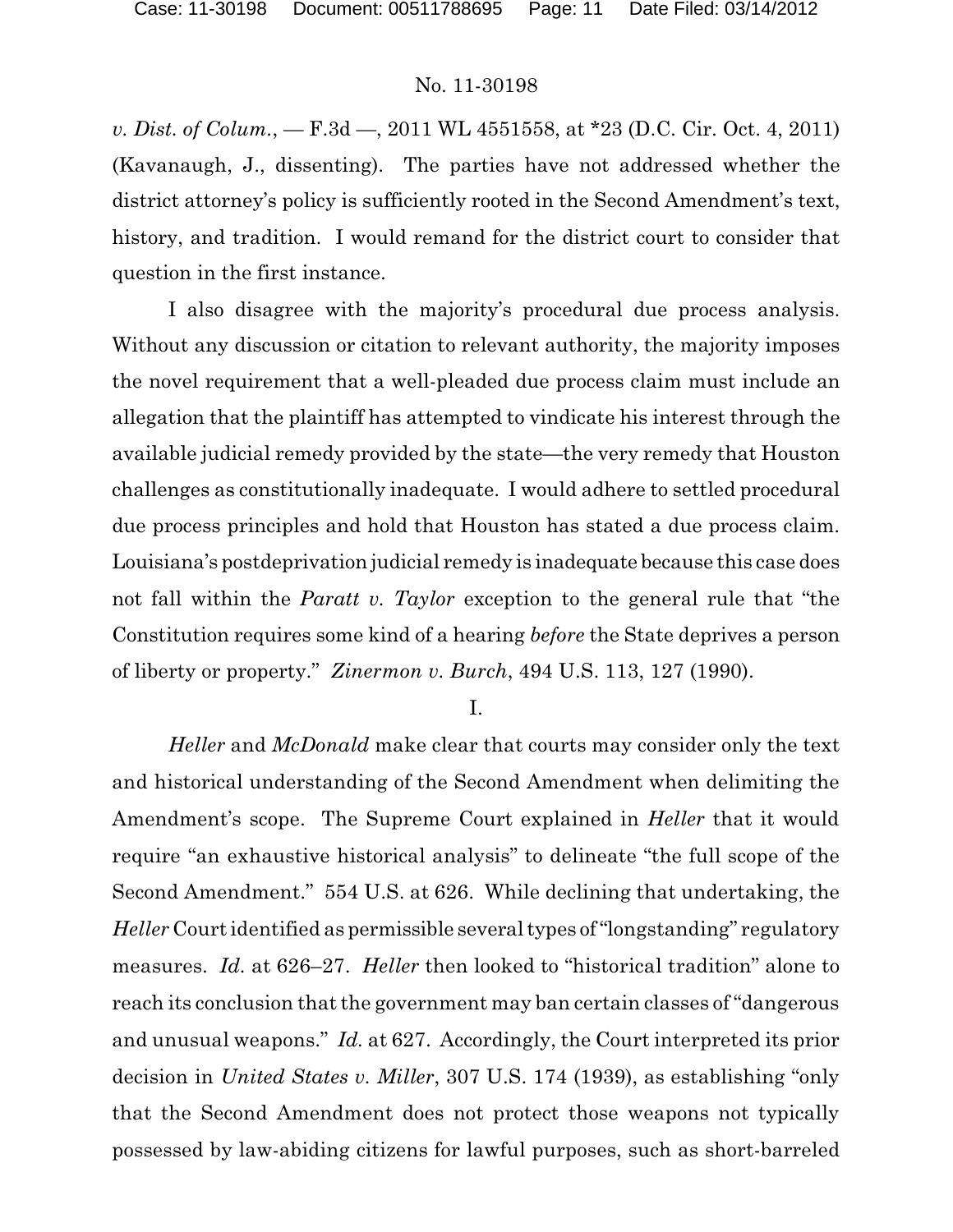shotguns," because "[t]hat accords with the historical understanding of the scope of the right." *Heller*, 554 U.S. at 625. In summing up its methodological approach, the Court emphasized that "[c]onstitutional rights are enshrined with the scope they were understood to have when the people adopted them, whether or not future legislatures or (yes) even future judges think that scope too broad." *Id.* at 634–35. The Court then reiterated that exceptions to the scope of the Second Amendment depend on "historical justifications." *Id.* at 635. Two years later in *McDonald*, the Court confirmed its historical approach, reassuring state governments that *Heller* "did not cast doubt on [certain categories of] longstanding regulatory measures." 130 S. Ct. at 3047 (controlling opinion of Alito, J.).

Several of our sister circuits have recognized that *Heller* and *McDonald* require a textual and historical approach to the Second Amendment's scope. *See Ezell v. City of Chi.*, 651 F.3d 684, 702–03 (7th Cir. 2011) (under *Heller* and *McDonald*, some gun regulations are categorically beyond the scope of the Second Amendment because they regulate activity unprotected by the right to keep and bear arms as publicly understood at the time of ratification); *United States v. Chester*, 628 F.3d 673, 678 (4th Cir. 2010) (*Heller* established that "determining the limits on the scope of the [Second Amendment] right is necessarily a matter of historical inquiry"); *United States v. Rene E.*, 583 F.3d 8, 12 (1st Cir. 2009) (*Heller* "identified limits deriving from various historical restrictions on possessing and carrying weapons. . . . These restrictions, as well as others similarly rooted in history, were left intact by the Second Amendment and by *Heller*."). *But see Nordyke v. King*, 644 F.3d 776, 783 (9th Cir. 2011) ("heightened scrutiny does not apply unless a regulation substantially burdens the right to keep and to bear arms for self-defense"). The fundamental flaw in the majority's analysis is its failure to confine itself to text and history in determining the scope of the Second Amendment, as *Heller* and *McDonald*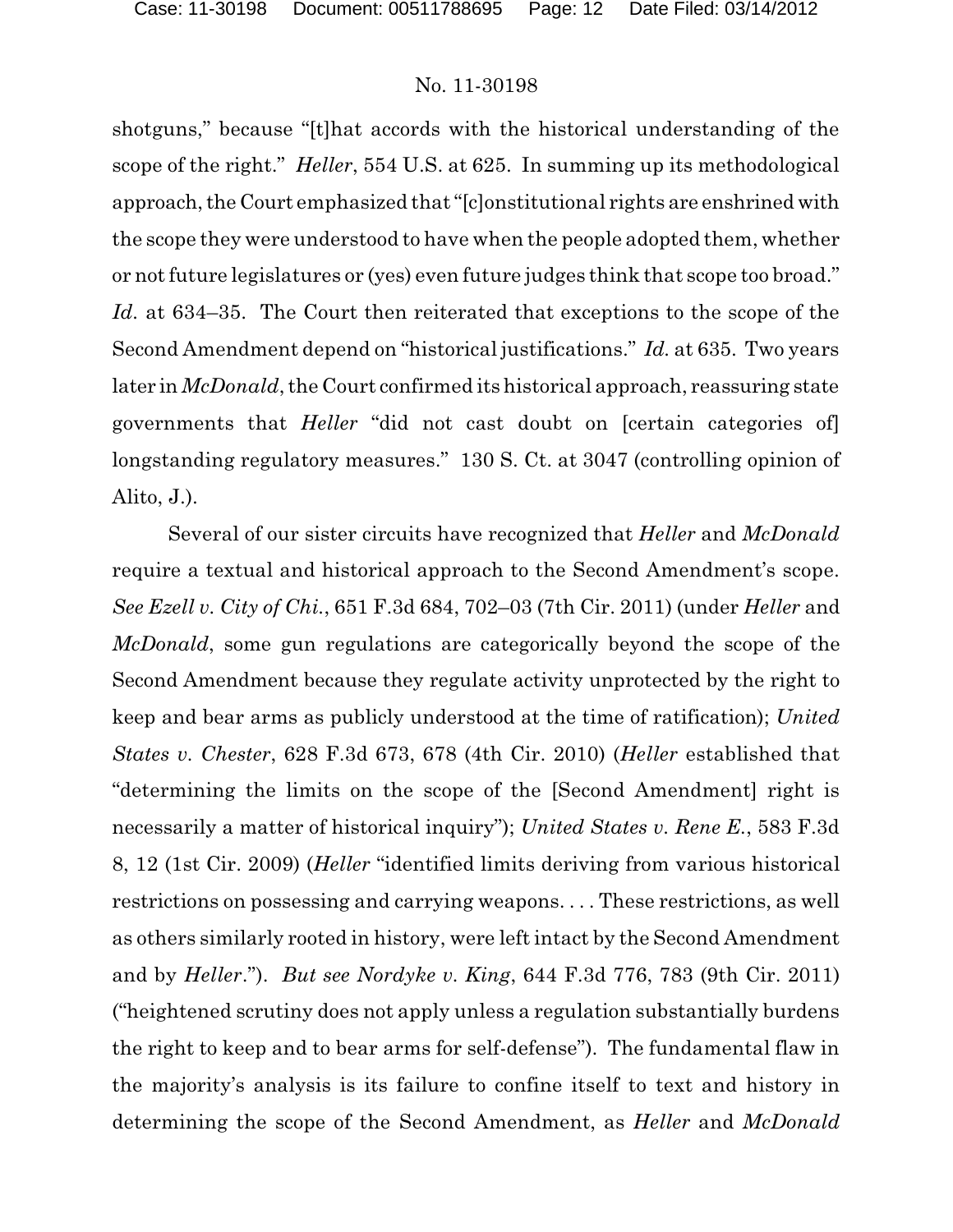require. Because the government has not marshaled any historical evidence that the Second Amendment categorically does not protect particular firearms, the majority errs in recognizing such an exception in this case.<sup>1</sup>

*McDonald* provides yet another reason why today's holding cannot be correct. *McDonald* emphatically rejected the notion that the Second Amendment is "a second-class right, subject to an entirely different body of rules than the other Bill of Rights guarantees." 130 S. Ct. at 3044–48; *see also Valley Forge Christian Coll. v. Ams. United for Separation of Church and State, Inc.*, 454 U.S. 464, 484 (1982) ("[W]e know of no principled basis on which to create a hierarchy of constitutional values."). Today's holding cannot be squared with this guiding principle. In the context of other enumerated constitutional rights, an equivalent *per se* exception for particular exercises of the right at stake (so long as other exercises of that right are permitted) would be intolerable. Consider, for example, a court holding that the Free Speech Clause affords no protection against the government preventing the publication of a particular editorial in the *New York Times* because there are plenty of other newspapers that might publish the piece. Or consider a court holding that the Fourth Amendment is inapplicable to the unreasonable seizure of a specific automobile so long as the government does not prevent the owner from borrowing, renting, or purchasing a replacement vehicle.<sup>2</sup> These examples should suffice to show the

 $1$  The majority's analogy to classes of speech that are unprotected by the First Amendment further underscores the need for historical evidence to establish a categorical exception. Only "historically unprotected" categories of speech are beyond the scope of the First Amendment. *United States v. Stevens*, 130 S. Ct. 1577, 1586 (2010).

 $2$  Indeed, the Supreme Court has expressly rejected this sort of reasoning in the First Amendment context: "'[O]ne is not to have the exercise of his liberty of expression in appropriate places abridged on the plea that it may be exercised in some other place.'" *Southeastern Promotions, Ltd. v. Conrad*, 420 U.S. 546, 556 (1975) (quoting *Schneider v. State of New Jersey, Town of Irvington*, 308 U.S. 147, 163 (1939)). *Heller* itself rejected a strikingly similar argument: "It is no answer to say . . . that it is permissible to ban the possession of handguns so long as the possession of other firearms ( *i.e.*, long guns) is allowed." 554 U.S. at 629; *see also Heller*, 2011 WL 4551558, at \*39 ("[T]hat's a bit like saying books can be banned because people can always read newspapers.").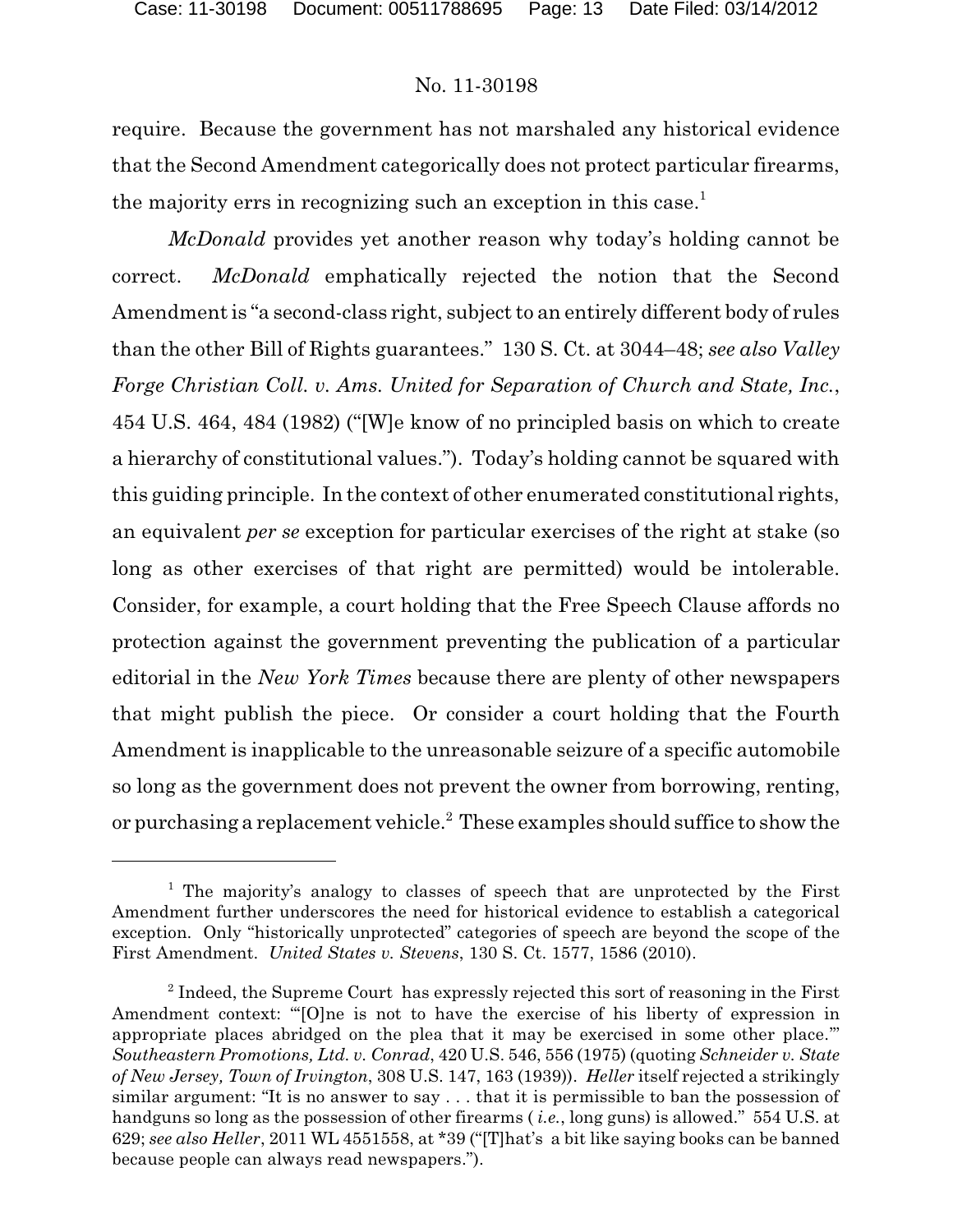absurdity of courts recognizing categorical exceptions for each particular exercise of those rights.<sup>3</sup> In carving out such an exception from the Second Amendment, today's majority impermissibly treats the Amendment as a "second-class right." *McDonald*, 130 S. Ct. at 3044.

Instead of undertaking the historical inquiry required by *Heller* and *McDonald*, the majority relies entirely on *Walters v. Wolf*, 660 F.3d 307 (8th Cir. 2011), for its conclusion that Houston's claimed right to his particular firearm does not implicate the Second Amendment.<sup>4</sup> Walters, however, emphasized that it did not endorse the *per se* rule that the Second Amendment does not protect particular firearms. *Id.* at 318 ("We do not foreclose the possibility that some plaintiff could show that a state actor violated the Second Amendment by depriving an individual of a specific firearm."). Moreover, although *Walters*'s Second Amendment holding is not entirely clear, it appears to be dependent, at least in part, on the court's prior determination that the plaintiff had stated a *valid* procedural due process claim. *Id.* at 317 ("We believe Walters's valid Due Process claim addresses the gravamen of his complaint."). Most importantly, insofar as *Walters* does support the majority's dismissive treatment of Houston's Second Amendment claim, we should not follow it. Like today's holding, *Walters* is at odds with the Supreme Court's command that courts may consider only text and history in determining the scope of the Second Amendment.

 $3$  It bears emphasis that I include these examples not because I fear that today's rule will facilitate the adoption of equivalent exceptions to other Bill of Rights guarantees. Instead, I include these examples to illustrate just how anomalous today's holding is.

<sup>&</sup>lt;sup>4</sup> The majority also cites *Heller* for the proposition that "[t]he right protected by the Second Amendment is not a property-like right to a specific firearm, but rather a right to keep and bear arms for self-defense." This citation is misleading, and *Heller* contains no such statement. *Heller* unquestionably supports the second clause of the quoted sentence—thatthe Second Amendment protects the right to keep and bear arms for self-defense—but provides no support for the first clause. Rather, as discussed, the notion that the Second Amendment does not protect specific firearms is incompatible with *Heller*.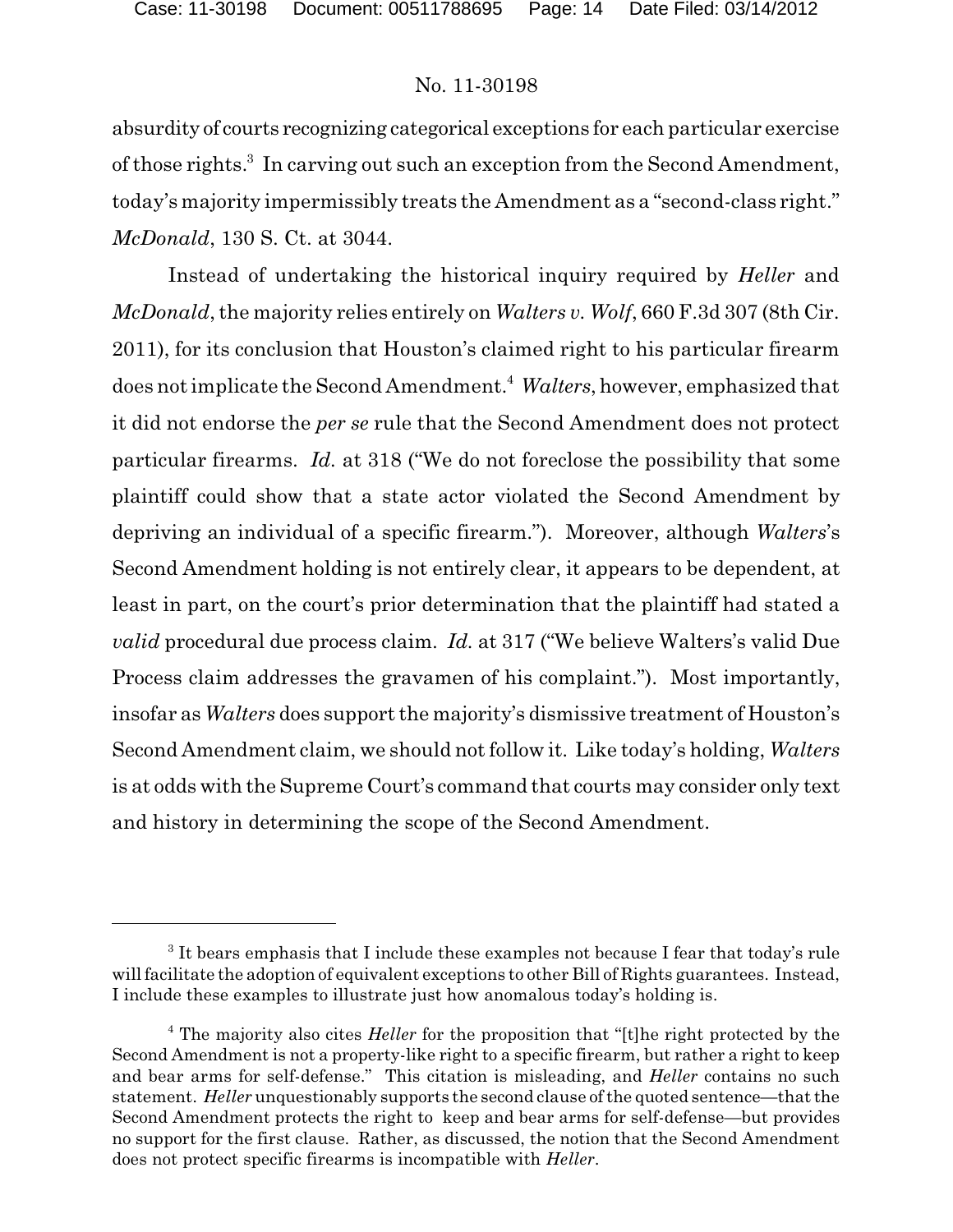It is particularly unfortunate for our circuit to endorse the atextual, ahistorical rule that the Second Amendment does not protect particular firearms. In *United States v. Emerson*, 270 F.3d 203, 218–60 (5th Cir. 2001) (Garwood, J.), after an extensive consideration of the text and historical understanding of the Second Amendment, we held that the Amendment "protects the right of individuals, including those not then actually a member of any militia or engaged in active military service or training, to privately possess and bear their own firearms." We were the first circuit so to hold. *See Parker v. Dist. of Columbia*, 478 F.3d 370, 380 (D.C. Cir. 2007) ("Federal appellate courts have largely adopted the collective right model [of the Second Amendment]. Only the Fifth Circuit has interpreted the Second Amendment to protect an individual right."). *Heller* vindicated *Emerson*. Yet today's majority flouts *Heller* and its imperative to consider only text and history in delimiting the Second Amendment's scope.

### II.

The majority leaves for another day the question of what test applies to Second Amendment claims. Unlike the majority, I must reach this question because in my view Houston's claim implicates the Second Amendment.

Until recently, almost every circuit court to address this issue has framed the question as a choice between intermediate and strict scrutiny. *See, e.g., Heller*, 2011 WL 4551558, at \*8; *Ezell*, 651 F.3d at 701; *Chester*, 628 F.3d at 682; *United States v. Reese*, 627 F.3d 792, 801 (10th Cir. 2010); *United States v. Marzzarella*, 614 F.3d 85, 96–97 (3d Cir. 2010). Judge Kavanaugh has recently elucidated an alternative approach, explaining that the Supreme Court's rejection of an interest-balancing approach also rules out strict and intermediate scrutiny—both forms of judicial balancing. *Heller*, 2011 WL 4551558, at \*26–32 (Kavanaugh, J., dissenting). Judge Kavanaugh's dissenting opinion also carefully demonstrates that both *Heller* and *McDonald* repeatedly emphasized the central role of text, history, and tradition in analyzing Second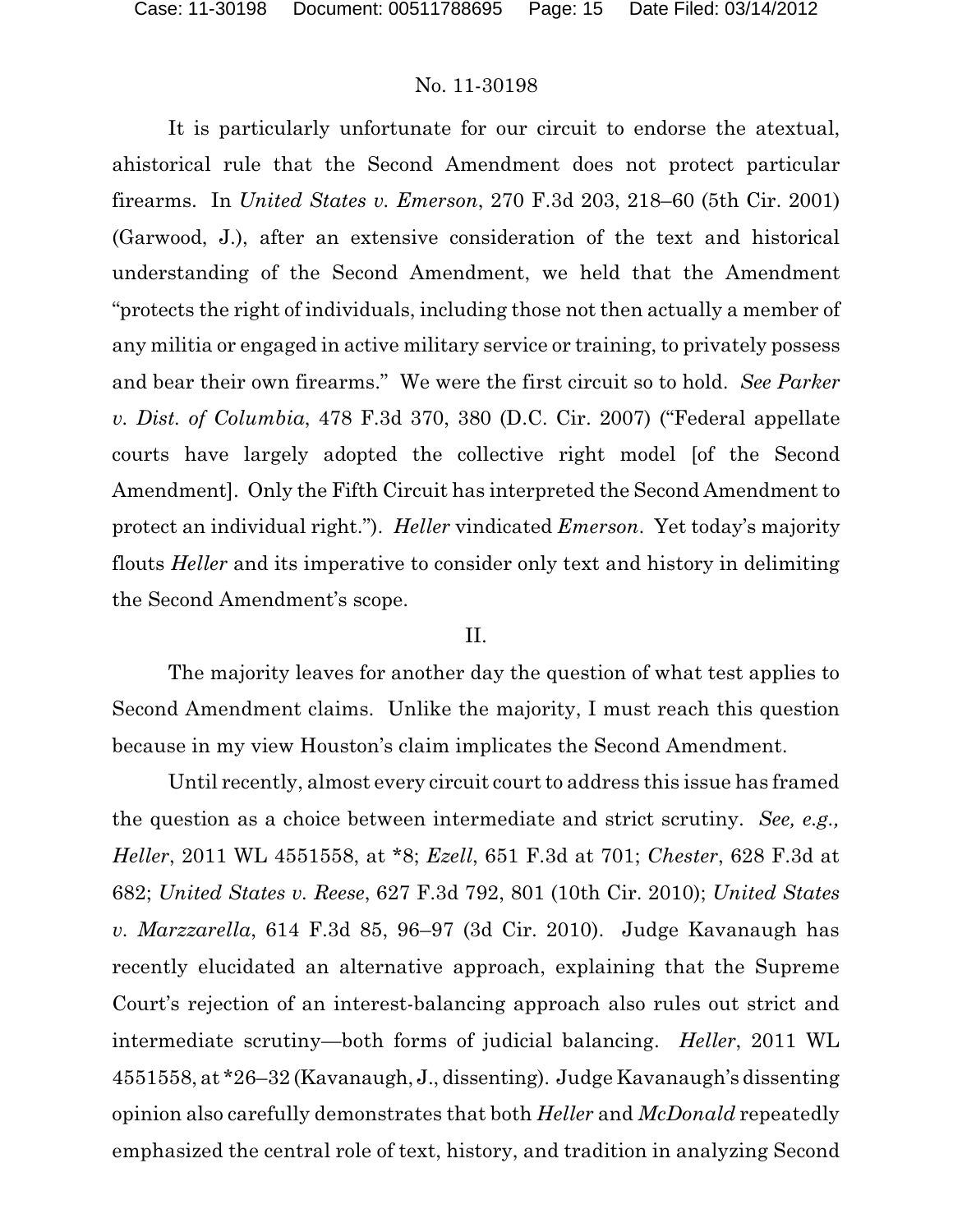Amendment claims. *Id.* at \*23–32. Indeed, *Heller* "prospectively blessed certain laws for reasons that could be (and were) explained only by history and tradition, not by analysis under a heightened scrutiny test." *Id.* at \*30.

For essentially the reasons articulated in Judge Kavanaugh's convincing dissent, I would hold that the proper test for evaluating Second Amendment claims is as follows:

Gun bans and gun regulations that are longstanding—or, put another way, sufficiently rooted in text, history, and tradition—are consistent with the Second Amendment individual right. Gun bans and gun regulations that are not longstanding or sufficiently rooted in text, history, and tradition are not consistent with the Second Amendment individual right.

*Id.* at \*35. Because the parties have not briefed whether the district attorney's policy passes muster under this test, I would remand to the district court for consideration of this question.

# III.

With regard to Houston's procedural due process claim, I do not agree that Houston's claim fails because he has not alleged that he has utilized the judicial remedy provided by the state. The majority cites no authority for imposing this novel requirement and offers no justification for why this case requires us to announce this new rule. Thus, even assuming that the majority is correct that Houston could have filed a motion in state court under La. Rev. Stat. § 15:41(C) for the return of his firearm, that is irrelevant to the proper due process analysis in this case. When Houston filed his complaint, he had no reason to expect that his case would be thrown out for his failure to allege that he has sought relief pursuant to the very state procedure that he alleges is constitutionally inadequate.

I would resolve this case by applying established due process principles. Although the majority has not bothered to address the question, in my view, the proper approach is to begin by resolving the parties' dispute about whether to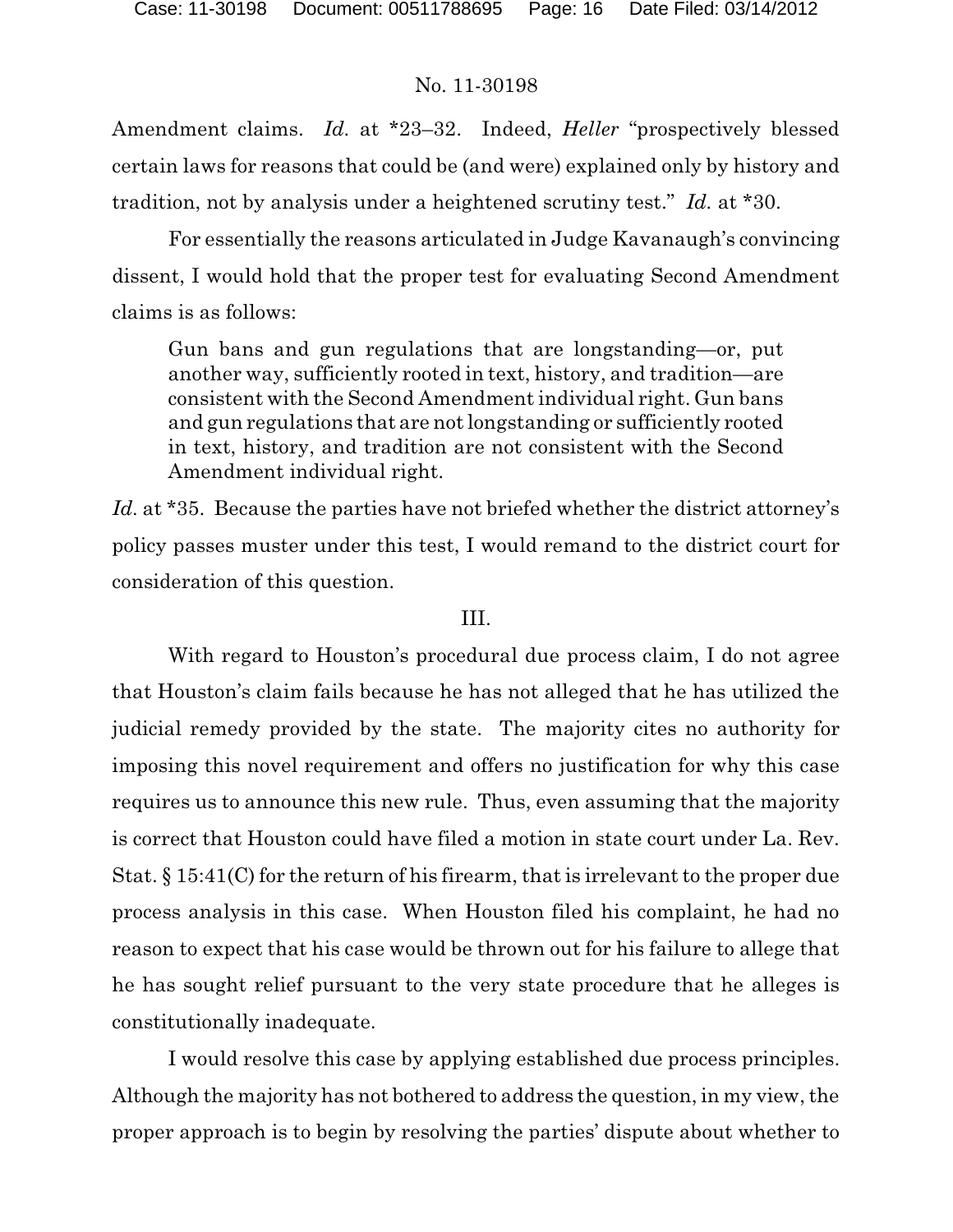classify  $\S 15:41$  as a predeprivation or postdeprivation remedy.<sup>5</sup> The answer to this question is not perfectly straightforward because § 15:41 allows for the filing of a motion at any time, either before or after the district attorney "nolle prossed" the charges against Houston. But the problem with classifying § 15:41 as a predeprivation remedy is that Houston could not have utilized § 15:41 to challenge the government's retention of his firearm after dropping charges until Houston knew that the District Attorney actually dropped charges and refused to return his firearm. Thus, I would analyze  $\S$  15:41 as a postdeprivation remedy.

Under the Supreme Court's case law, postdeprivation remedies are only adequate in the narrow circumstances governed by *Parratt v. Taylor*, 451 U.S. 527 (1981), which "represent[s] a special case of the general *Mathews v. Eldridge* analysis." *Zinermon v. Burch*, 494 U.S. 113, 128 (1990). Under the *Parratt* rule, postdeprivation remedies are acceptable only where the deprivation results from "a random and unauthorized act by a state employee" rather than "some established state procedure." *Parratt*, 451 U.S. at 541. In that circumstance, because "the State cannot predict precisely when the loss will occur," *id.*, "the State cannot be required constitutionally to do the impossible by providing predeprivation process." *Zinermon*, 494 U.S. at 129.

This case is not governed by *Paratt*, but by the ordinary rule that "the Constitution requires some kind of a hearing *before* the State deprives a person of liberty or property." *Id.* at 127. According to Houston's complaint, the District Attorney refused to return Houston's firearm after dropping charges pursuant

 $5$  The relevant deprivation of property occurred at the moment the District Attorney dropped charges against Houston but decided to retain, rather than return, his firearm. There was, of course, a prior deprivation when the government initially seized the weapon, but this was lawful because the seizure was supported by probable cause. Only the second deprivation is at issue. *See Walters*, 660 F.3d at 314–15 (distinguishing between these two distinct deprivations).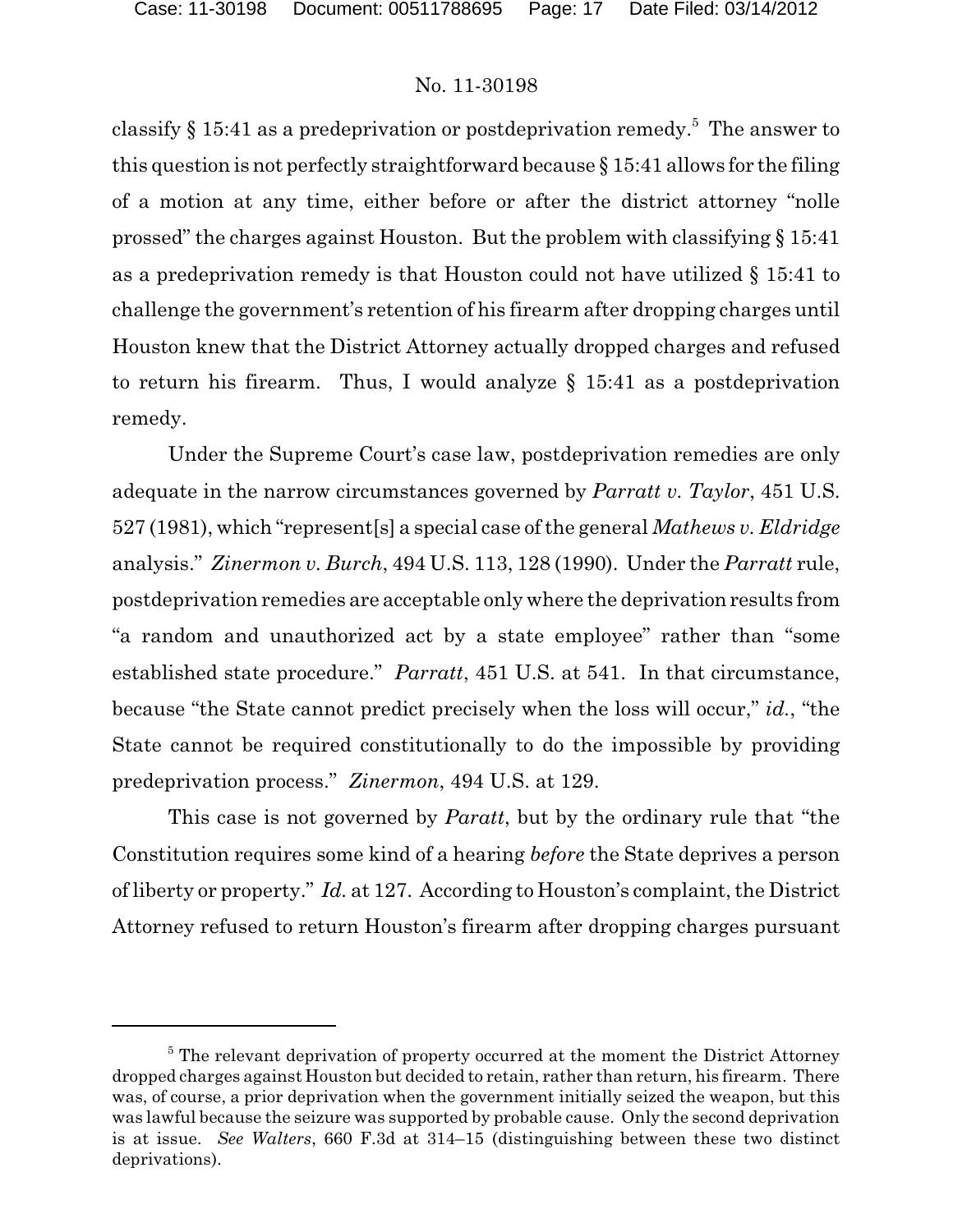to an "established state procedure."<sup>6</sup> *Parratt*, 451 U.S. at 541. Thus, the deprivation was not "a random and unauthorized act by a state employee" that would make it impossible for the state to predict the deprivation and afford predeprivation process. *Id.* This conclusion also follows from this circuit's case law applying the *Parratt* rule. In *Caine v. Hardy*, the en banc court held that *Parratt* bars a § 1983 procedural due process claim only if there are adequate state postdeprivation procedures and each of the following conditions is present: (1) "the deprivation must truly have been unpredictable or unforeseeable"; (2) "pre-deprivation procedures must have been impotent to counter the state actors' particular conduct"; and (3) "the conduct must have been 'unauthorized' in the sense that it was not within the officials' express or implied authority." 943 F.2d 1406, 1413 (5th Cir. 1991) (en banc). Not one of these conditions is met here.

Even if § 15:41 is construed to be a predeprivation remedy, I still would hold, under a straightforward application of *Mathews v. Eldridge*, 424 U.S. 319 (1976), that the district court erred in dismissing Houston's procedural due process claim. In my judgment, the district court undervalued the private interest and overvalued the government's interest. The district court downplayed the weight of the private interest by reasoning that gun possession "is not a basic necessity of life, such as [welfare benefits] or employment." But this analysis fails to account for the Supreme Court's description of the Second Amendment right to gun ownership as "fundamental," *McDonald*, 130 S. Ct. at 3037, and the reality that, in certain situations, an individual's ability to utilize a firearm in self-defense will be nothing less than a matter of life or death. *See Heller*, 554 U.S. at 599 (individual self-defense is the "central component" of the Second Amendment). The district court also gave significant weight to the

 $6$  Houston alleges that "[o]n approximately November 24, 2008, Mr. Houston was told that the new District Attorney, Defendant Cannizzaro, had implemented a new policy providing that firearms seized during arrests would not be returned." At oral argument, counsel for the district attorney reaffirmed this policy.